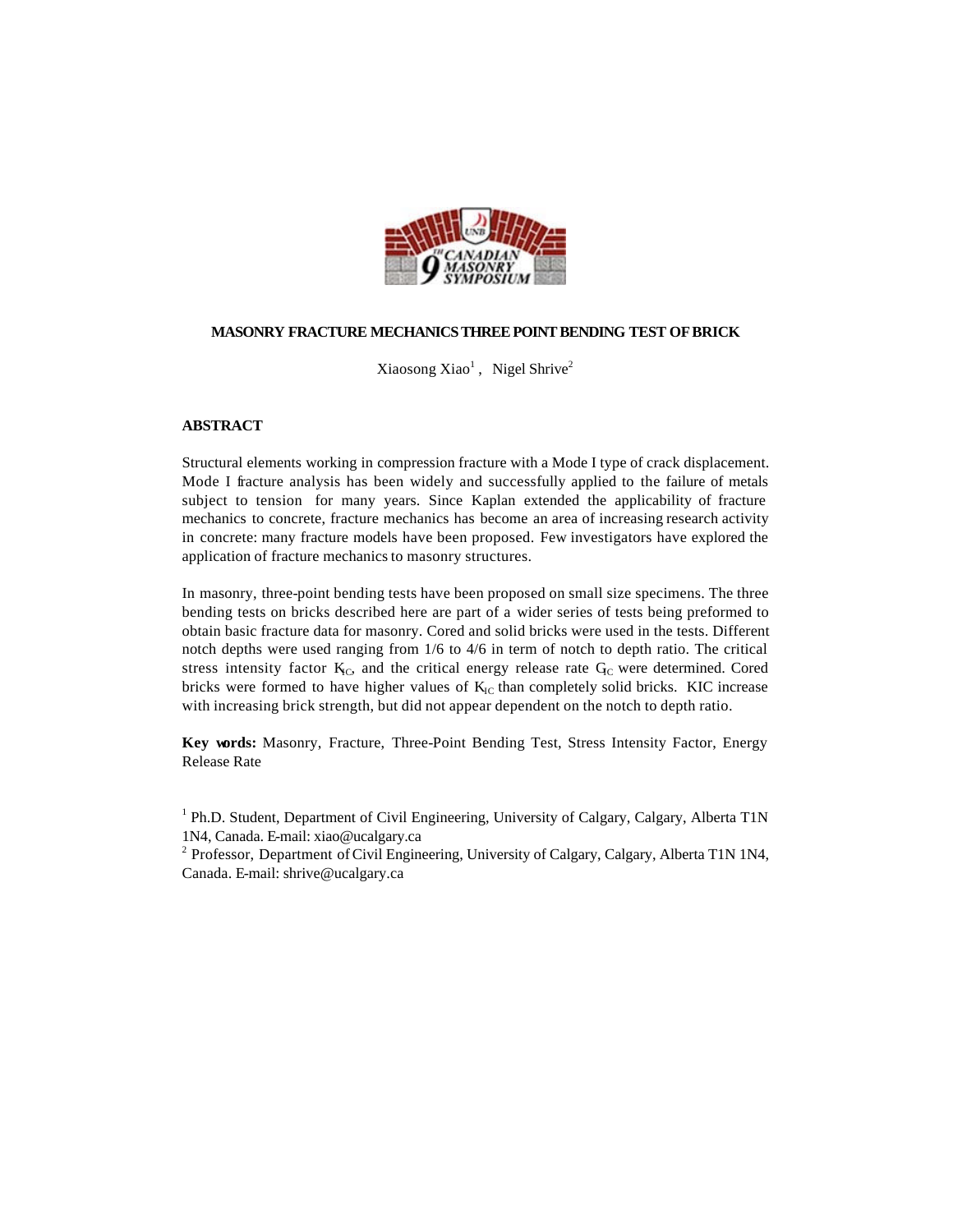#### **INTRODUCTION**

For structures subjected to earthquake, in which dissipative phenomena play an important role, failure criteria associated with energy as opposed to the classic stress approach, are more appropriate. With such criteria, the failure mechanism of the structure can be modelled more accurately and realistically. Fracture mechanics approaches to failure prediction are based on the satisfaction of two criteria: an energy condition for crack extension, and cohesive strength. Both criteria must be met for crack propagation to occur, so when one has been met, it is the satisfaction of the other that governs fracture. Steel elements are frequently subjected to tensile stress, and fracture mechanics methods based on the energy criterion have been particularly successful in predicting the strength of steel components. More recently, fracture mechanics concepts have also been applied successfully to concrete [1-4]. Hence fracture mechanics may be applicable and of considerable usefulness to the analysis and design of masonry structures.

In recent years, a few investigators have explored application of fracture mechanics to masonry structures. Carpinteri *et al*[5] considered shallow masonry arches and numerically verified how the cracks control the line of thrust by applying fracture mechanics concepts through a fracture benefit parameter. Bocca *et al*[6,7] assessed the applicability of fracture mechanics to masonry by applying the fictitious crack model initially developed for concrete, to historical masonry. The energy release rate  $G_{IC}$  and the critical model I (opening) stress intensity factor  $K_{IC}$  were evaluated by using a threepoint bending test. Dukuze and Dawe[8] tested notched clay brick beams in flexure using three-point bending, and investigated the influence of the notch size on the critical stress intensity factor.

Here, we describe three-point bending experiments on bricks, one of a series of masonry fracture tests we are conducting. Specimens were divided into two types: Cored Brick and completely Solid Brick. For each type, three bricks with different strengths were used. Specimens were given different notch depths, ranging from 1/6 to 4/6 in terms of notch to depth ratio. 144 specimens were tested in total. The critical values of stress intensity factor,  $K_{IC}$ , and energy release rate  $G_{IC}$  were determined and the factors influencing on the stress intensity factors  $K_I$  were investigated.

The objective of the work is to understand fracture processes in masonry and the parameters which govern those processes. This should lead to the establishment of the framework of applicability of fracture mechanics within masonry. Current research is focused on mode I and mixed mode fracture of bricks and brick coupons, mixed mode and tensile fracture of the brick/mortar interface, mixed mode (shear) fracture of masonry and compressive fracture of masonry. Initial tests on bricks are described here.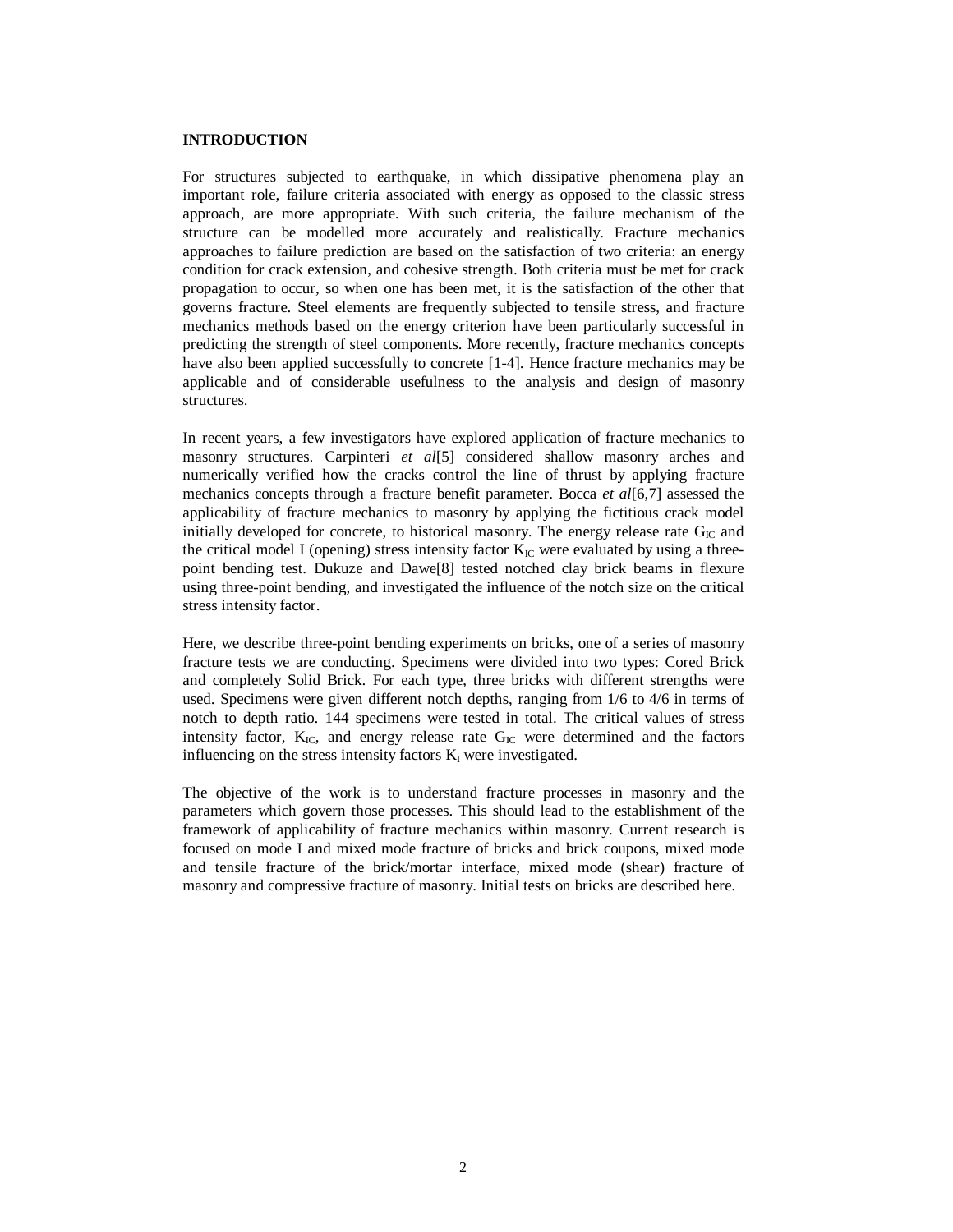## **MATERIAL TEST AND TESTING SPECIMENS**

Three Cored and three completely Solid bricks as shown in Fig. 1 were used in this test. The cored bricks were: Victoria Gray Graintex Titan (CA), Williamsburg (CB), Columbia Spice Titans (CC), the solid bricks: Granville Gray Titan Solid (SD), Cinnamon Titan Solid (SE) and Columbia Solid (SF), all the bricks were manufactured by I-XL Industries, Medicine Hat, Alberta. The material properties of the bricks were determined according to CAN3-A82.2-M78[9]; and are given in Table 1. The specimen details are listed in Tables 2 and 3. The notches were formed with a masonry saw. The notch depths provide a range of notch to depth ratios from 1/6 to 2/3. The notch to depth ratio is a/H as shown in Figure 2.



Fig.1 Dimensions of Specimens

Table 1. Material Properties

| Specimen<br>series | $Absorption(\%)$ | Compressive strength<br>(MPa) | Modulus of rapture<br>(MPa) |
|--------------------|------------------|-------------------------------|-----------------------------|
| СA                 | 6.6              | 72.4                          | 6.0                         |
| CВ                 | 7.6              | 62.4                          | 4.0                         |
| CC                 | 11.4             | 62.8                          | 4.9                         |
| <b>SD</b>          | 8.0              | 60.6                          | 5.3                         |
| <b>SE</b>          | 7.7              | 93.0                          | 7.2                         |
| SF                 | 10.3             | 72.8                          | 6.7                         |

Specimen naming rule: the first character stands for brick type, H for hole brick, S for solid brick; the second stands for brick with different strength (A, B, C, D, E, F);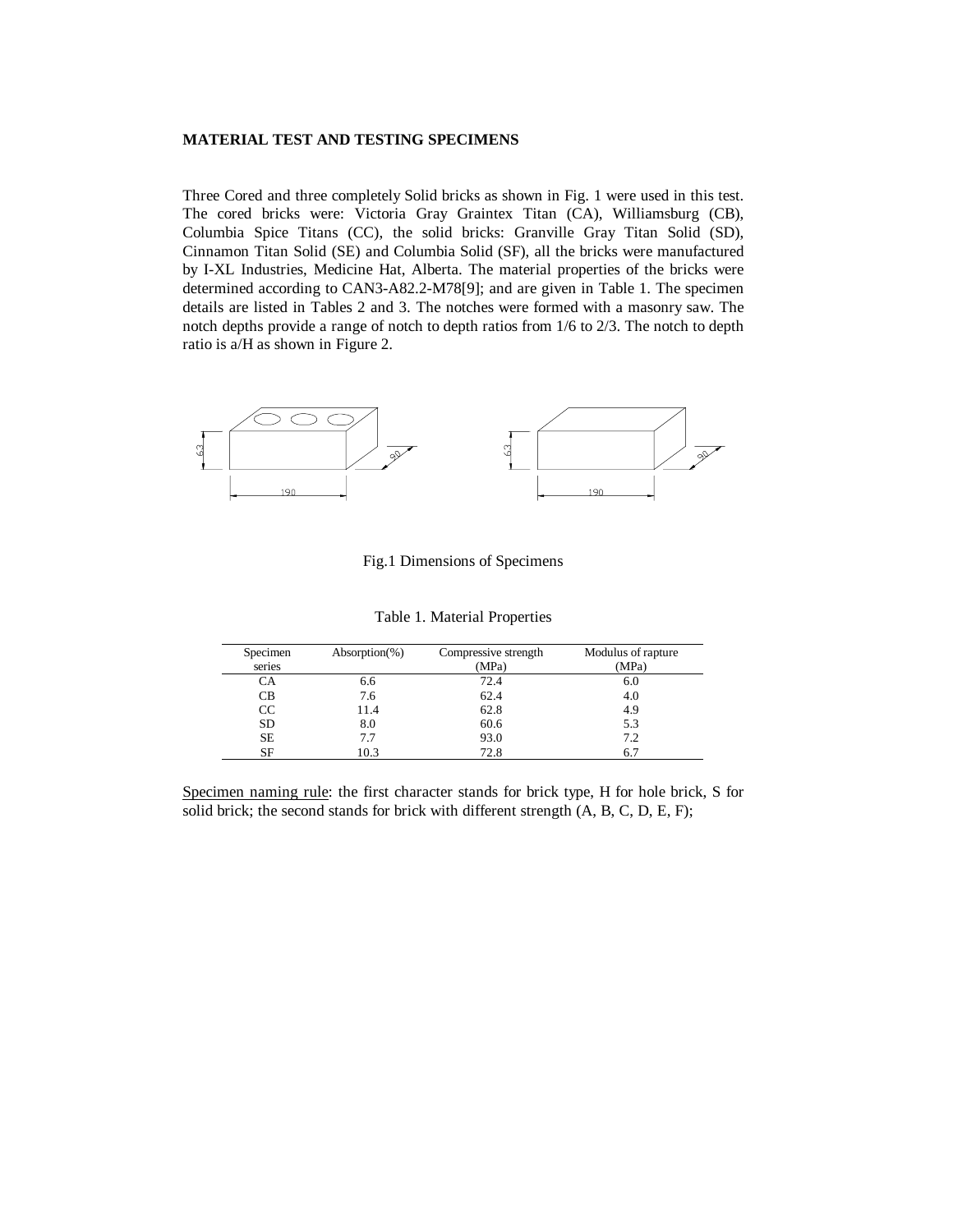## **SPECIMEN DETAILS**

### Cored Bricks.

| Specimen   | No. of specimens | Notch depth<br>(mm) | Notch-to-depth ratio |  |
|------------|------------------|---------------------|----------------------|--|
| CAA        | 6                | 10.5                | 1/6                  |  |
| CAB        | 6                | 21                  | 2/6                  |  |
| CAC        | 6                | 31.5                | 3/6                  |  |
| CAD        | 6                | 42                  | 4/6                  |  |
| <b>CBA</b> | 6                | 10.5                | 1/6                  |  |
| <b>CBB</b> | 6                | 21                  | 2/6                  |  |
| <b>CBC</b> | 6                | 31.5                | 3/6                  |  |
| <b>CBD</b> | 6                | 42                  | 4/6                  |  |
| <b>CCA</b> | 6                | 10.5                | 1/6                  |  |
| <b>CCB</b> | 6                | 21                  | 2/6                  |  |
| ccc        | 6                | 31.5                | 3/6                  |  |
| <b>CCD</b> | 6                | 42                  | 4/6                  |  |

Table 2. Specimen Details for Cored Bricks

Solid Bricks.

Table 3. Specimen Details for Solid Bricks

| Specimen   | No. of specimens | Notch depth<br>(mm) | Notch-to-depth ratio |
|------------|------------------|---------------------|----------------------|
| <b>SDA</b> | 6                | 10.5                | 1/6                  |
| <b>SDB</b> | 6                | 21                  | 2/6                  |
| <b>SDC</b> | 6                | 31.5                | 3/6                  |
| <b>SDD</b> | 6                | 42                  | 4/6                  |
| <b>SEA</b> | 6                | 10.5                | 1/6                  |
| <b>SEB</b> | 6                | 21                  | 2/6                  |
| <b>SEC</b> | 6                | 31.5                | 3/6                  |
| <b>SED</b> | 6                | 42                  | 4/6                  |
| <b>SFA</b> | 6                | 10.5                | 1/6                  |
| <b>SFB</b> | 6                | 21                  | 2/6                  |
| <b>SFC</b> | 6                | 31.5                | 3/6                  |
| <b>SFD</b> | 6                | 42                  | 4/6                  |

Specimen naming rule: the first character stands for brick type, C for cored brick, S for solid brick; the second stands for the different bricks (A, B, C, D, E, F); the third stands for different notch depths (A for notch-to-depth of 1/6, B for 2/6, C for 3/6, D for 4/6).

# **TESTING PROCEDURE**

All specimens were tested in three-point bending as shown Fig.3. Cored bricks were tested in an INSTRON testing machine with a crosshead displacement speed of 0.5mm/min. The solid specimens were tested in an MTS machine. These latter tests were stroke controlled at a crosshead displacement speed of 0.015mm/min (Fig.2).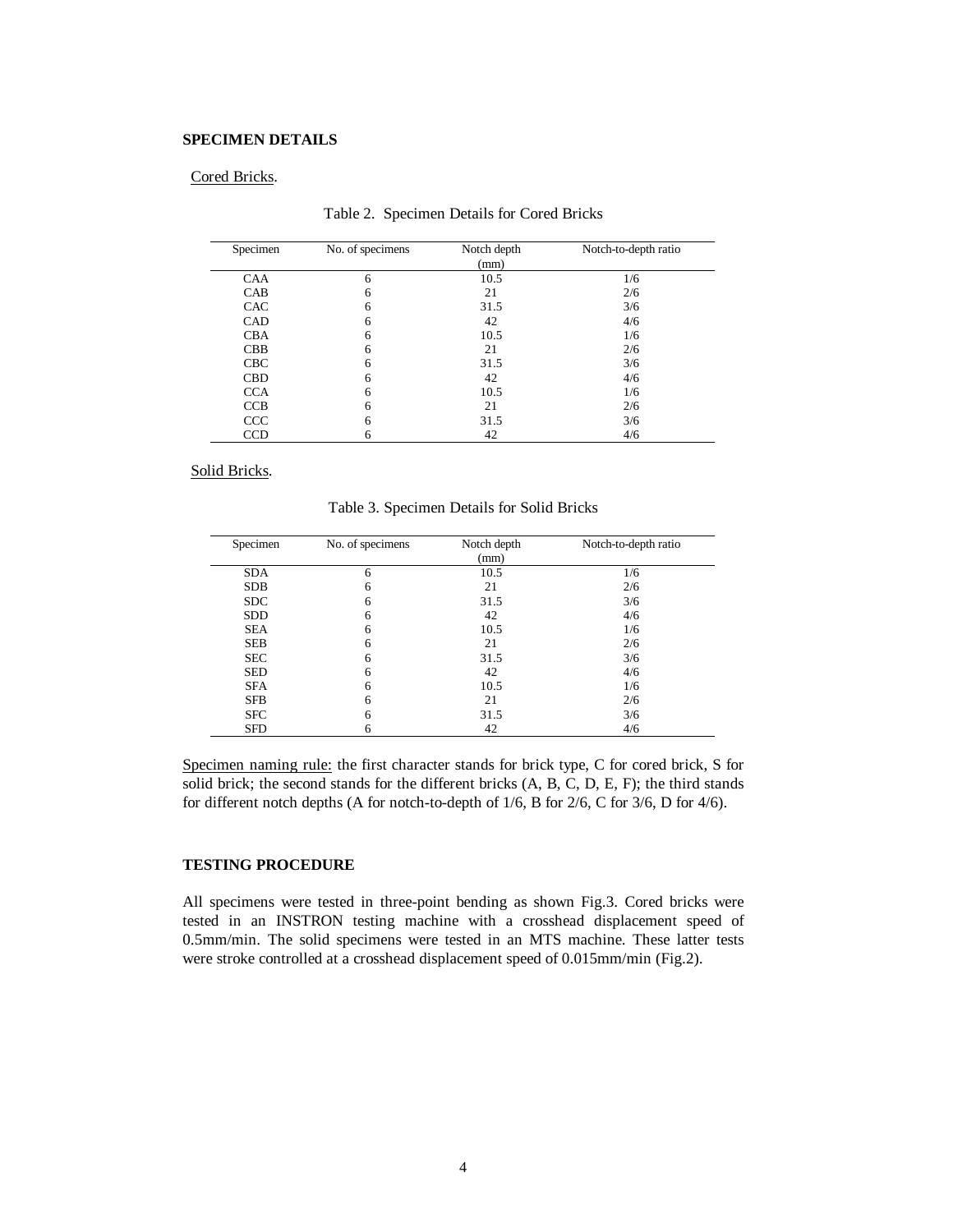



Fig.2 Three-point bending scheme

# **EXPERIMENTAL RESULTS AND DISCUSSION**

# **Typical Load-CMOD Curve**

Crack mouth opening displacement (CMOD) is the amount the crack opens at the base of the specimen. CMOD is measured with a standard clip gauge(MTS Mode 632.02). A typical load versus CMOD curve (ascending and descending branch) of brick beam obtained from the experiments is shown in Fig.3. Non-linearity is observed near the peak load. The Load-CMOD curve is linear to about 80% of peak load, followed by nonlinear behaviour. The nonlinear behaviour can be due to microcracking and slow crack growth. To evaluate the applicability of Linear Elastic Fracture Mechanics (LEFM) parameters, the inelastic part has to be extracted from the overall behaviour.



Fig. 3 Typical Load-CMOD Curve for Brick

At any given load, the total crack mouth opening displacement  $\mathbf{CMOD}^T$  at peak load is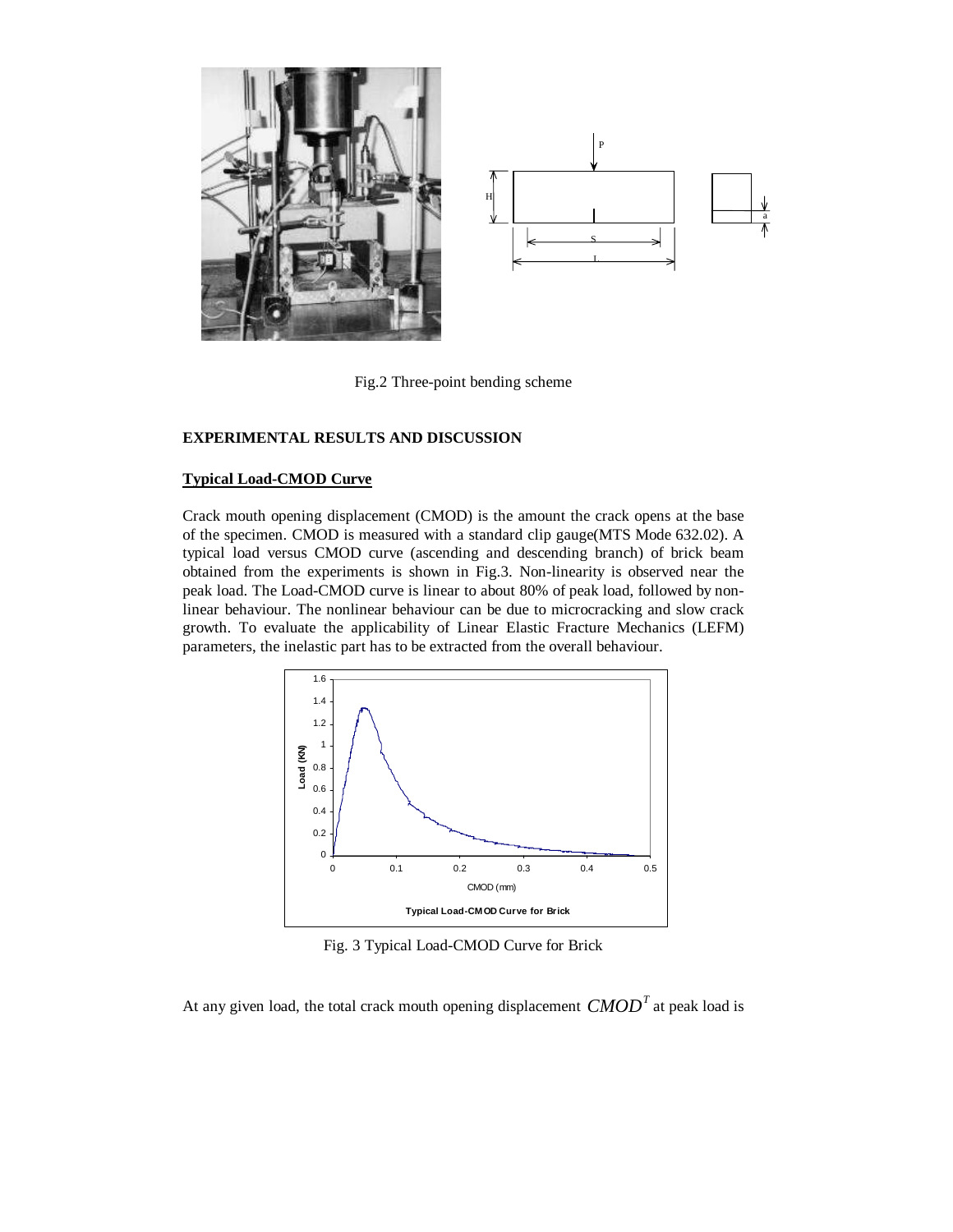composed of the sum of the elastic crack mouth opening displacement  $\mathcal{CMOD}_{o}^{e}$ , the opening at peak load if there is only linear elastic (i.e. no nonlinear) deformation, the inelastic crack mouth opening displacement  $\mathit{CMOD}^*$  (essentially the residual opening on unloading from peak load) and the elastic crack mouth opening displacement  $\mathcal{C}MOD_{s}^{e}$  due to the nonlinear elastic effect (as shown in Fig.4). Note that the slope of the unloading line from the peak load is not the some as the initial modulus because the material has been degraded in the non-linear zone, and the modulus is now reduced.



Fig. 4 Composition of CMOD due to nonlinear effect

The inelastic displacement at peak load can be related to the total displacement at the peak load as shown by [10]:

$$
CMODT = \alpha CMOD*
$$
 (1)

where the constant  $\alpha$  is considered a material property and was established from the cycle tests.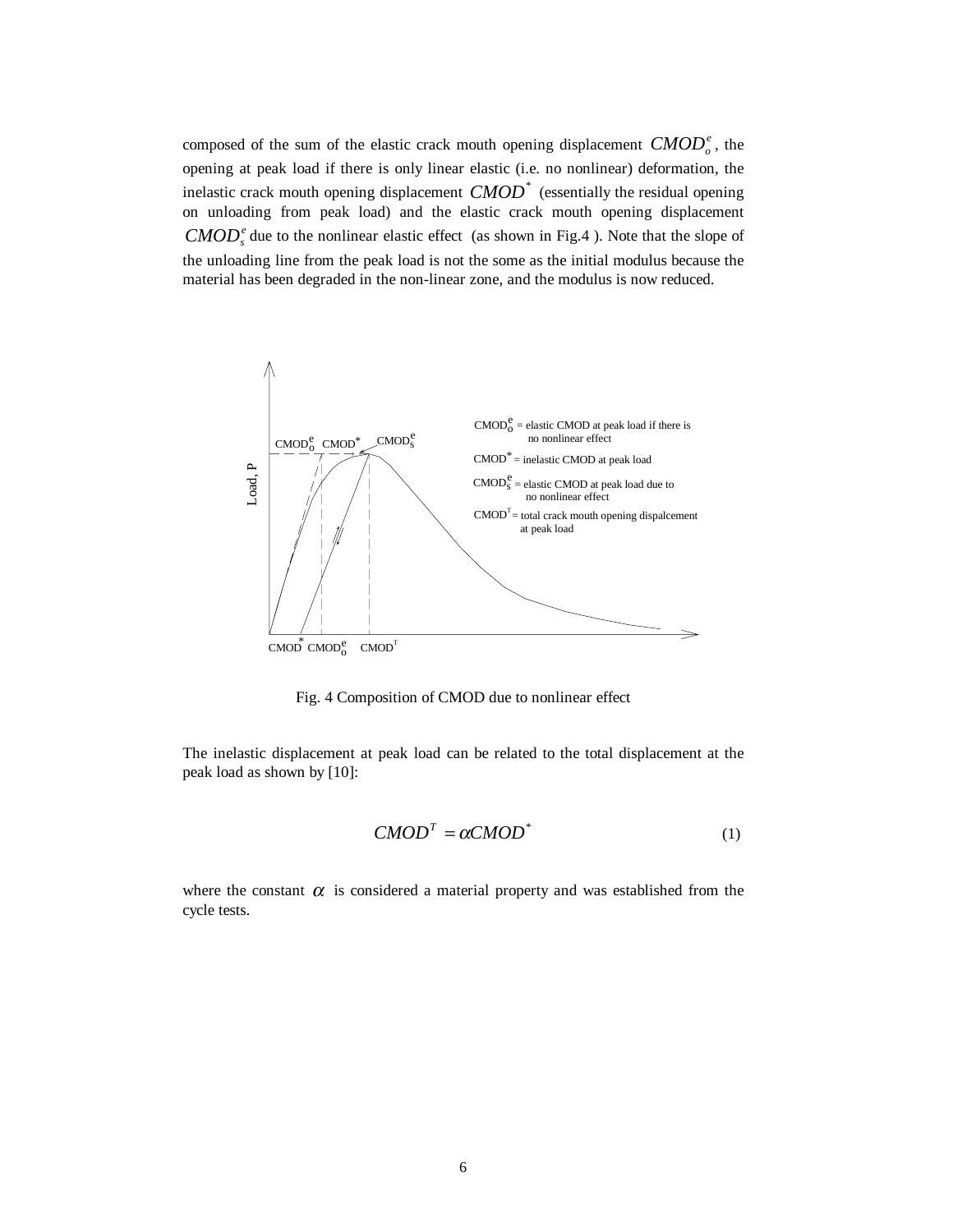| Specimen   | Notch-to-depth ratio | Peak Load | $\mathrm{G}_{\mathrm{IC}}$ | $\rm K_{IC}$   | Mean S.D. |
|------------|----------------------|-----------|----------------------------|----------------|-----------|
|            |                      | (KN)      | (KN/m)                     | $(KN/m^{3/2})$ |           |
| CAA        | 1/6                  | 3.855     | 355                        | 821            | 20.75     |
| CAB        | 2/6                  | 2.473     | 351                        | 816            | 15.05     |
| CAC        | 3/6                  | 1.623     | 390                        | 860            | 17.72     |
| CAD        | 4/6                  | 0.748     | 290                        | 742            | 8.61      |
| CBA        | 1/6                  | 2.642     | 167                        | 563            | 20.32     |
| CBB        | 2/6                  | 2.107     | 255                        | 695            | 7.18      |
| <b>CBC</b> | 3/6                  | 1.203     | 214                        | 638            | 13.83     |
| <b>CBD</b> | 4/6                  | 0.444     | 102                        | 441            | 24.08     |
| <b>CCA</b> | 1/6                  | 3.39      | 274                        | 722            | 9.79      |
| <b>CCB</b> | 2/6                  | 2.159     | 267                        | 713            | 17.53     |
| CCC        | 3/6                  | 1.409     | 294                        | 747            | 17.22     |
| <b>CCD</b> | 4/6                  | 0.621     | 200                        | 616            | 11.50     |
| <b>SDA</b> | 1/6                  | 3.519     | 110                        | 458            | 10.99     |
| <b>SDB</b> | 2/6                  | 2.153     | 90                         | 426            | 13.45     |
| <b>SDC</b> | 3/6                  | 1.297     | 90                         | 413            | 20.49     |
| SDD        | 4/6                  | 0.554     | 57                         | 330            | 7.50      |
| <b>SEA</b> | 1/6                  | 4.910     | 207                        | 627            | 25.87     |
| <b>SEB</b> | 2/6                  | 2.651     | 145                        | 525            | 20.62     |
| <b>SEC</b> | 3/6                  | 1.578     | 133                        | 502            | 25.52     |
| <b>SED</b> | 4/6                  | 1.085     | 220                        | 646            | 9.87      |
| <b>SFA</b> | 1/6                  | 4.496     | 178                        | 582            | 21.99     |
| <b>SFB</b> | 2/6                  | 2.590     | 138                        | 513            | 22.51     |
| <b>SFC</b> | 3/6                  | 1.757     | 164                        | 559            | 13.98     |
| <b>SFD</b> | 4/6                  | 1.007     | 186                        | 595            | 22.55     |

Table 4 Experimental Results of  $K_{IC}$ 

# **Determination of K**<sub>IC</sub>

The critical stress intensity factor  $K_{IC}$  defined as the fracture toughness of the material.  $K_{IC}$  represents a measure of how much and how far the local stress field is altered [11]. For a three-point bending test specimen, the corresponding LEFM equations are given:

Stress Intensity Factor  $K_l$  [12].

$$
K_I = \sigma \sqrt{\pi a} F(a/H)
$$
 (2)

$$
F(a/H) = \frac{1}{\pi} \cdot \frac{1.99 - A(1-A)(2.15 - 3.93A + 2.7A^{2})}{(1+2A)(1-A)^{3/2}}
$$
(3)

$$
A = a/H \tag{4}
$$

The above approximate formula is valid for any a/H within 0.5%.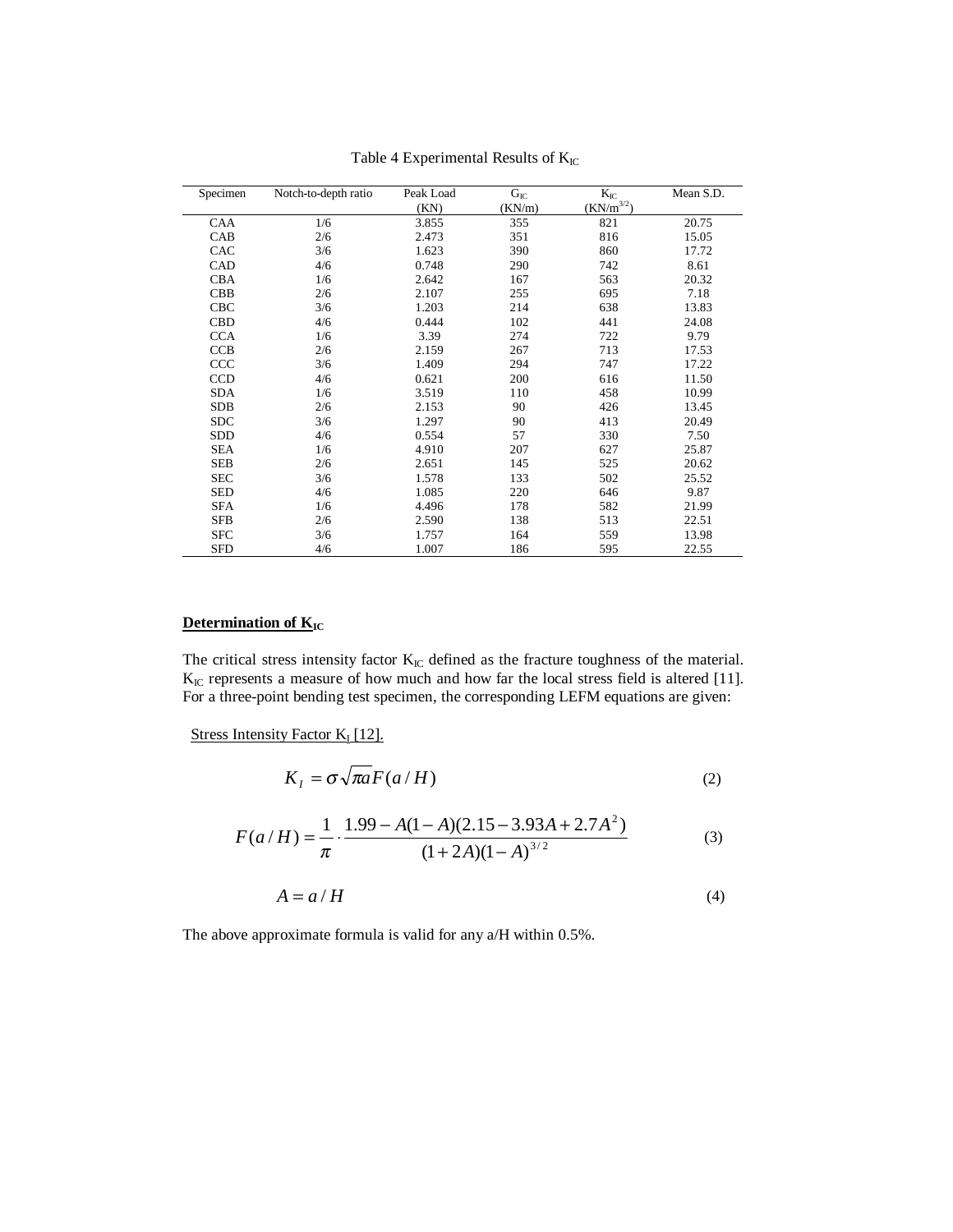Crack mouth opening displacement (CMOD).

$$
CMOD = \frac{4\sigma a}{E} V(a/H)
$$
 (5)

$$
V(a/H) = 0.76 - 2.28A + 3.87A^{2} - 2.04A^{3} + \frac{0.66}{(1-A)^{2}}
$$
 (6)

Crack Opening Displacement (COD)[11].

$$
COD(x) = CMOD \cdot \left\{ \left( 1 - \frac{x}{a} \right)^2 + (-1.149A + 1.081) \left[ \frac{x}{a} - \left( \frac{x}{a} \right)^2 \right] \right\}^{1/2} \tag{7}
$$

The stress intensity factors  $K_{IC}$  obtained from the tests are listed in Table 4.  $K_{IC}$  of these bricks is of the same order of magnitude, but slightly lower than those of concrete[13], and than for the bricks of Bocca et al [7].

 $K_{IC}$  increases with brick compressive strength, as shown in Fig.5and 6. and is higher in solid compared to cored brick. According to our experiments,  $K_{IC}$  does not increase consistently with the notch depth. Our results demonstrate a random relationship with notch depth. This is somewhat different from Dukuze and Dawe's experimental results where the stress intensity factor increased slightly with the notch depth[8].



Fig. 5 Stress intensity increases with compressive strength (Solid Brick)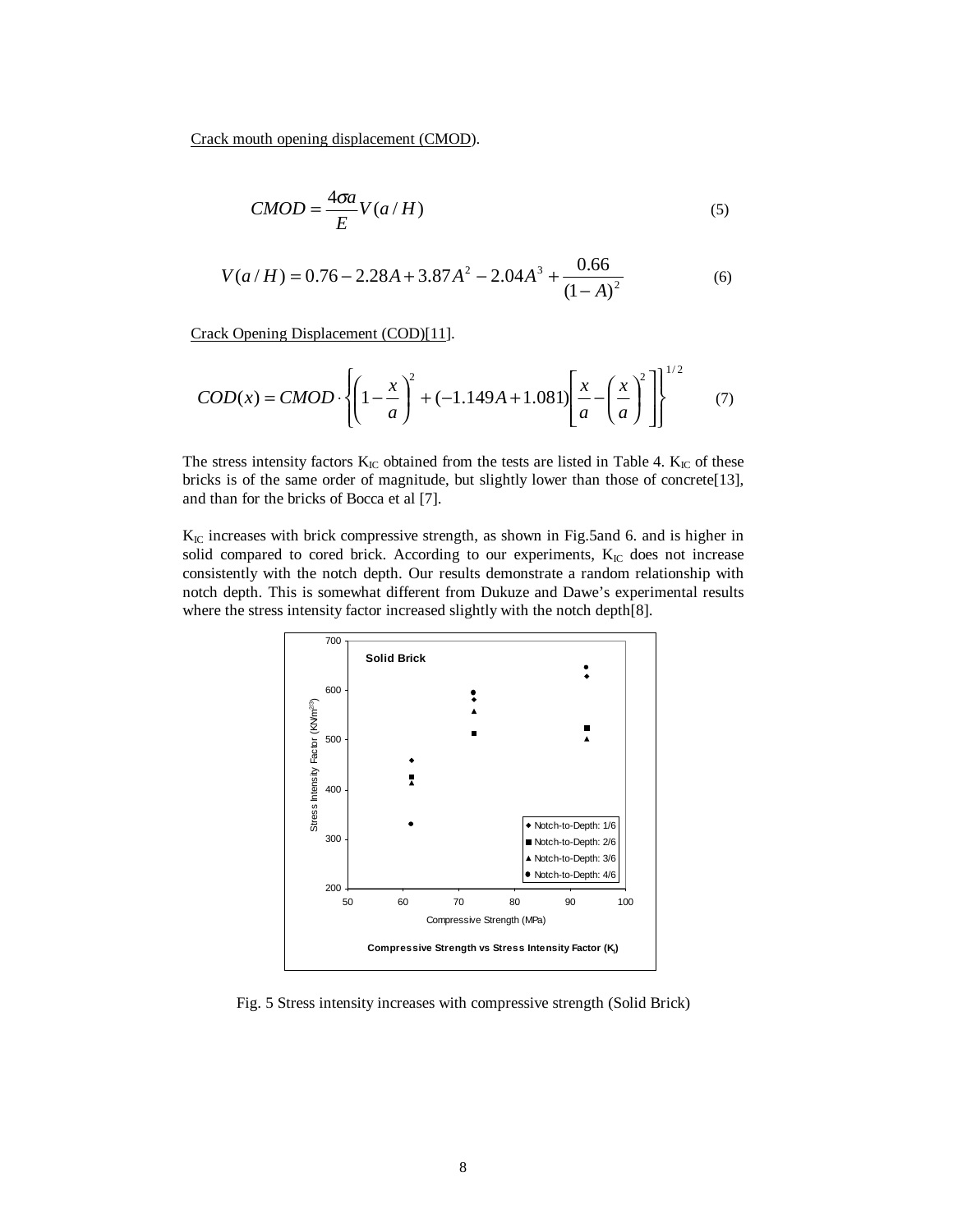

Fig. 6 Stress intensity increases with compressive strength (Cored Brick)

Fracture Energy G<sub>F</sub>

 $G_{IC}$  is critical energy release rate usually used as a LEFM parameter to express the fracture toughness.  $G_{IC}$  can be derived from the following well-known relation:

$$
K_{IC} = (G_{IC} E)^{1/2}
$$
 (8)

The values of  $G_{IC}$  are given in Table 4.

# **BRITTLE BEHAVIOUR OF BRICK SPECIMENS**

In the Figure 7, the variation of the softening branch with initial notch depth in the brick specimen is shown. Specimens with shallow notches behave in a more brittle fashion than those with deeper notches. The result is consistent with that reported by Bocca et al [7].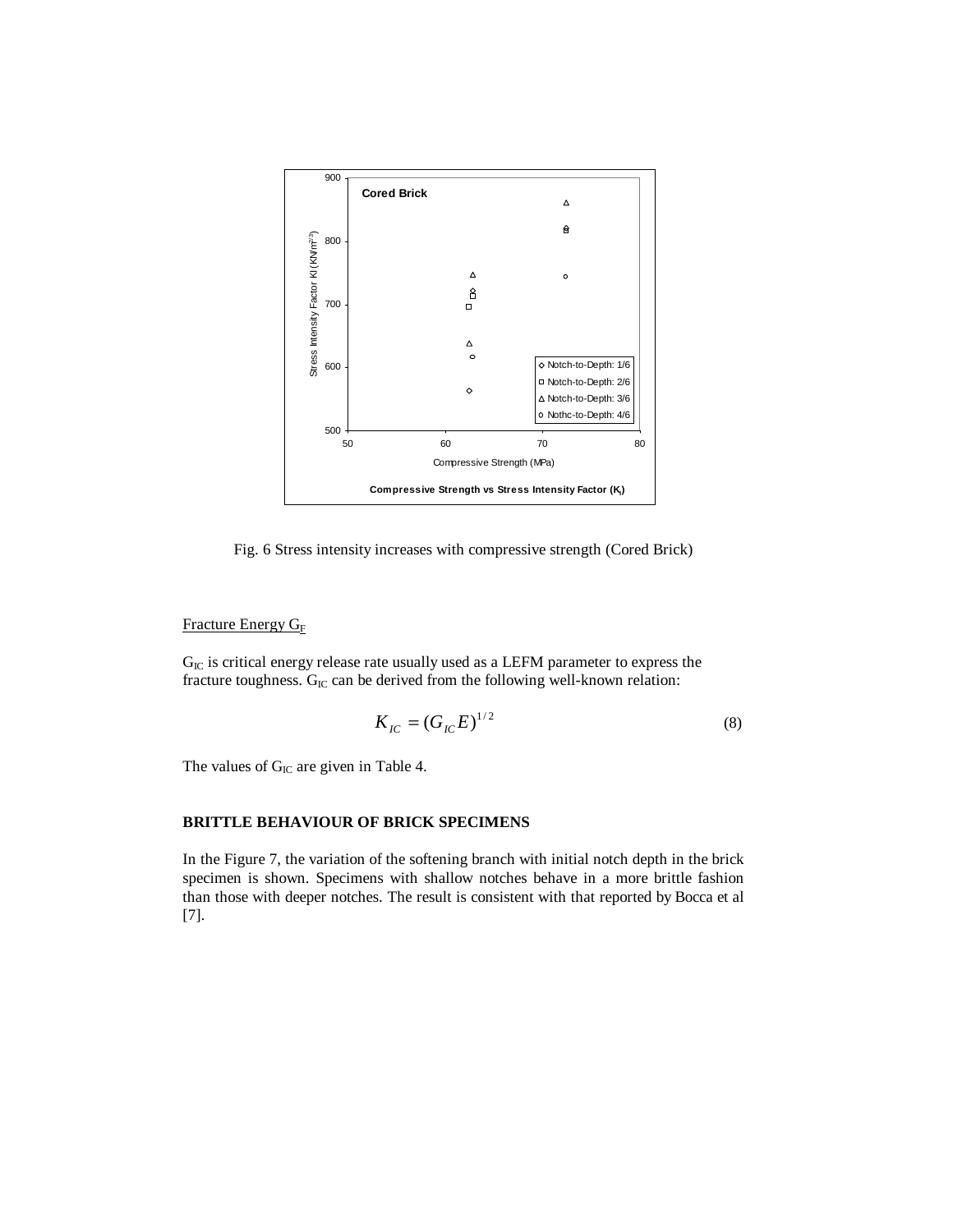

Fig.7 Specimens Behaves Brittle with Notch Depth

#### **CONCLUSIONS**

- (1) Brick fracture toughness can be evaluated by three-point bending testing of notched specimens.
- (2) The critical stress intensity factor of Cored brick is higher than that of Solid brick because of the smaller net thickness. The stress intensity factors obtained from our experiments are of the same order of magnitude, but slightly lower than those of concrete.
- (3) The stress intensity factors of Cored bricks and Solid bricks increase with their compressive strengths.
- (4) The brick notch sensitivity is not pronounced. According to our experimental results, the stress intensity factor does not increase consistently with the notch depth. Our results demonstrate no clear relationship with notch depth.
- (5) The softening branch of load-CMOD curve obtained from experiments varies with the initial notch depth in the brick specimen. Specimens with shallow notches behave in a more brittle fashion than those with deeper notches

## **REFERENCES**

1. Hillerborg, A., Moder, M. and Petersson, P.E., "Analysis of crack formation and crack growth in concrete by means of fracture mechanics and finite elements", Cem. Concr. Res. (1976) 773-782.

2. Kaplan, M.F., "Crack Propagation and the Fracture of Concrete", Journal of American Concrete Institute, 1961, Vol.58, Nov. 1961, 591-610.

3. Elgfren, L. and S.P., Shah, eds., "Analysis of Concrete Structures by Fracture Mechanics", Chapman nad Hall, London, U.K., 1991, 305.